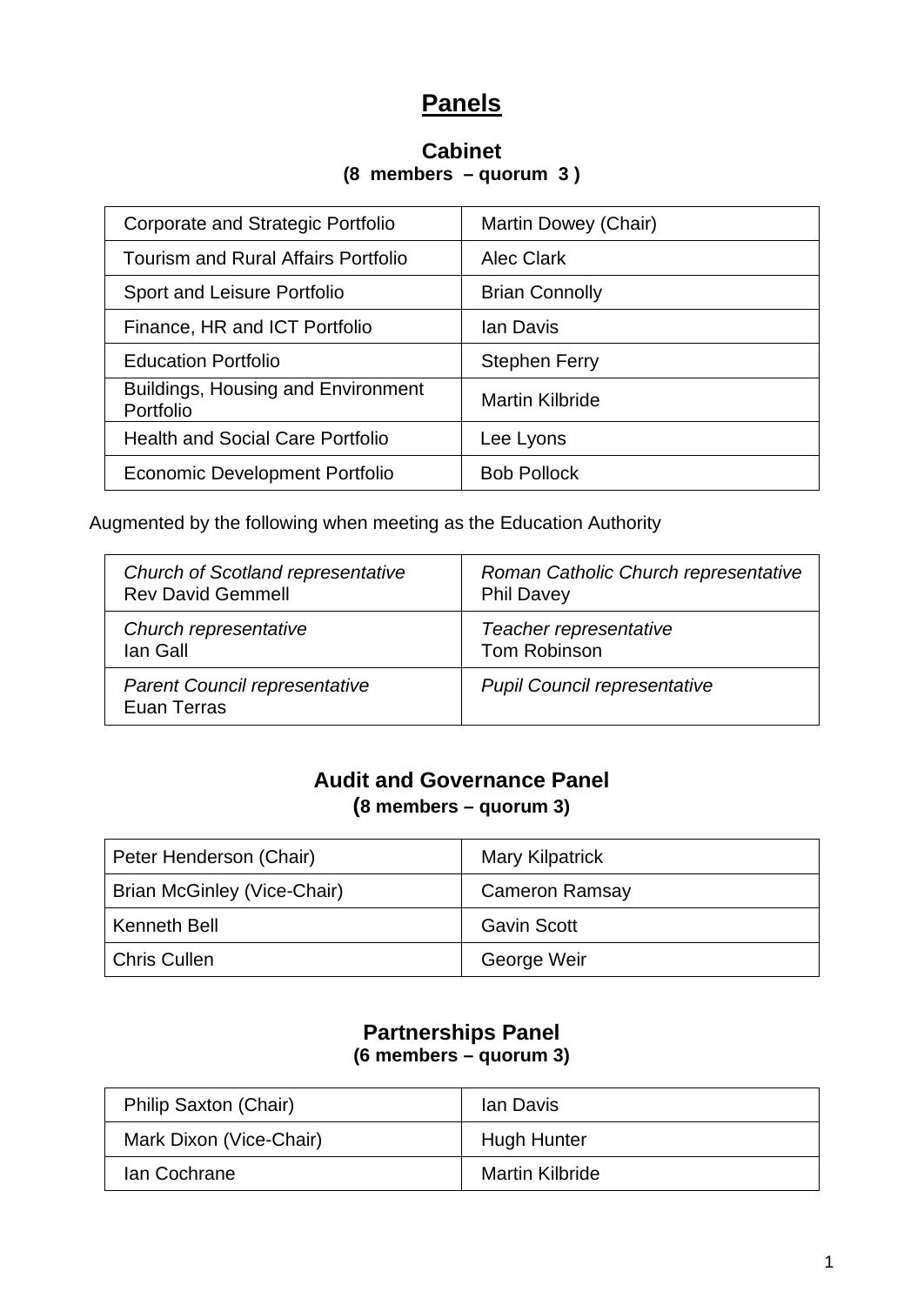#### **Service and Performance Panel (6 members – quorum 3)**

| <b>Bob Shields (Chair)</b> | Ian Cochrane       |
|----------------------------|--------------------|
| Chris Cullen (Vice-Chair)  | <b>Gavin Scott</b> |
| Kenneth Bell               | George Weir        |

# **Appeals Panel (Various)**

**(6 members – quorum 3)**

| Ian Cavana (Chair)                     | <b>Mary Kilpatrick</b> |
|----------------------------------------|------------------------|
| Laura Brennan- Whitefield (Vice-Chair) | <b>Gavin Scott</b>     |
| lain Campbell                          | Duncan Townson         |

### **Chief Officers' Appointments/ Appraisal Panel (5 members – quorum 3)**

| Matin Dowey (Chair)    | Peter Henderson       |
|------------------------|-----------------------|
| Lee Lyons (Vice-Chair) | <b>Brian McGinley</b> |
| Alec Clark             |                       |

#### **Regulatory Panel (9 members – quorum 3)**

| Kenneth Bell (Chair)         | Mark Dixon             |
|------------------------------|------------------------|
| Martin Kilbride (Vice-Chair) | <b>Mary Kilpatrick</b> |
| Ian Cavana                   | Craig Mackay           |
| <b>Alec Clark</b>            | Duncan Townson         |
| <b>Brian Connolly</b>        |                        |